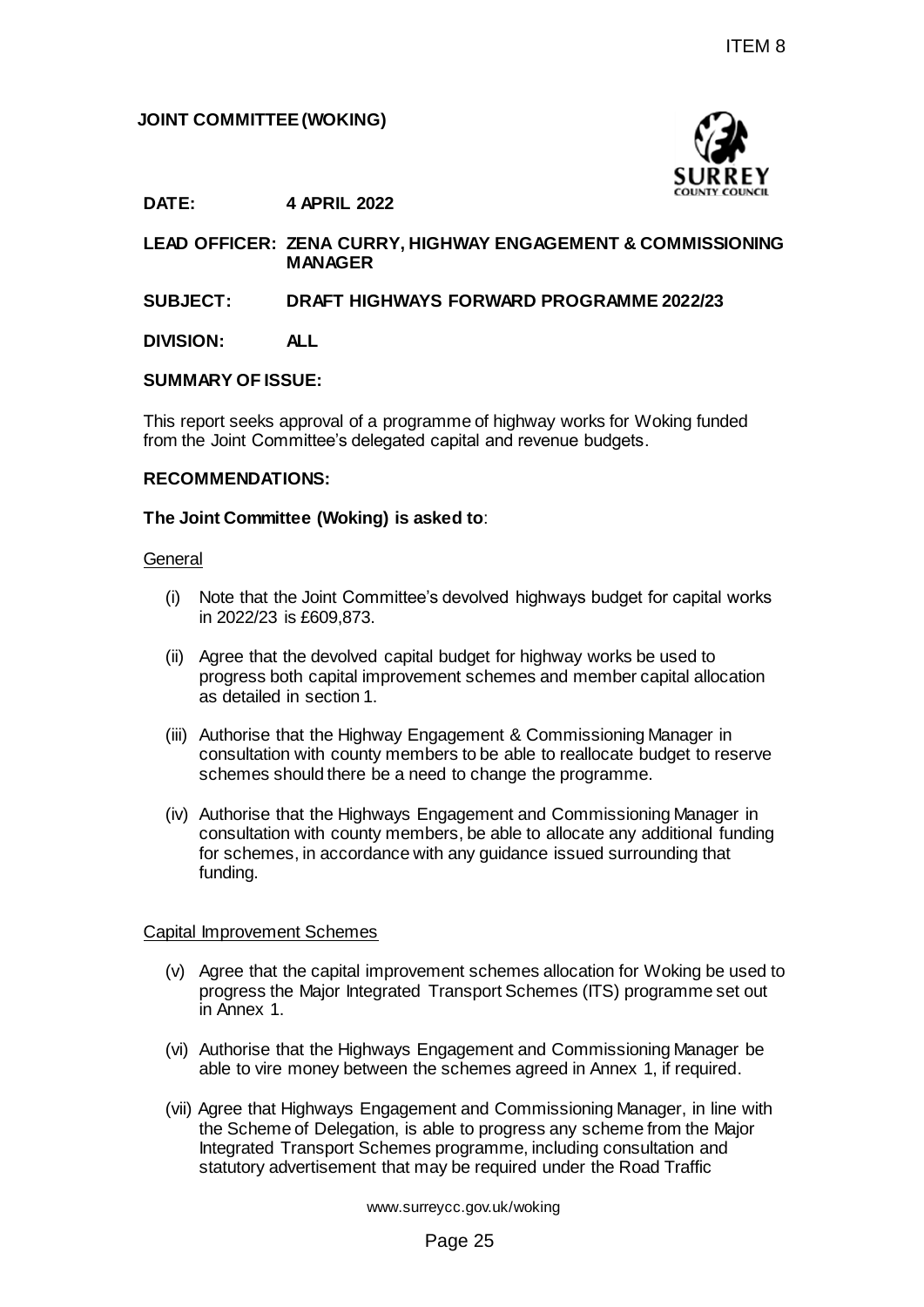Regulation Act 1984, for completion of those schemes. Where it is agreed that a scheme will not be progressed, this will be reported back to the appropriate county member.

### Member Capital Allocation

(viii) Note that £50,000 per divisional member is allocated, and up to £15,000 could be allocated to minor ITS, or all £50,000 on capital maintenance (recommended option). The schemes are to be agreed by county members in consultation with the Stakeholder Engagement Officer.

### Revenue Maintenance

- (ix) Note that the members will continue to receive a Member Local Highways Fund (revenue) allocation of £7,500 per county member to address highway issues in their division; and
- (x) Agree that revenue works are to be managed by the Highway Maintenance team on behalf of and in consultation with county members.

## **REASONS FOR RECOMMENDATIONS:**

To agree a programme of highways works in Woking for 2022/23, funded from budgets available to enable schemes and works to progress.

## **1. INTRODUCTION AND BACKGROUND:**

- 1.1 It is proposed that Woking receives a devolved capital budget for major ITS, of £259,873 for their top major ITS priorities. Each county member will also have £50,000 of county member Capital Allocation, that could have up to £15,000 used for minor ITS or all £50,000 on capital maintenance (recommended option). ITEM 8<br>
Regulation Act 1984, for completion of that a scheme will not be progressed, the appropriate county member.<br>
<u>Member Capital Allocation</u><br>
(viii) Note that £50,000 per divisional membt<br>
could be allocated to minor
- 1.2 It is also proposed, as per the current approach, that £7,500 revenue funding per county member could be pooled across members for a cost-effective revenue maintenance gang.
- 1.3 The proposed major ITS Forward Programme for 2022/23 has been prioritised using the county council's CASEE scoring process (as guidance for members) and is in Annex 1 of this report.
- 1.4 **Capital:** The Woking Joint Committee's budget for capital works for 2022/23 is £609,873 with £259,873 for major ITS improvement schemes and £350,000 for county member Capital Allocation.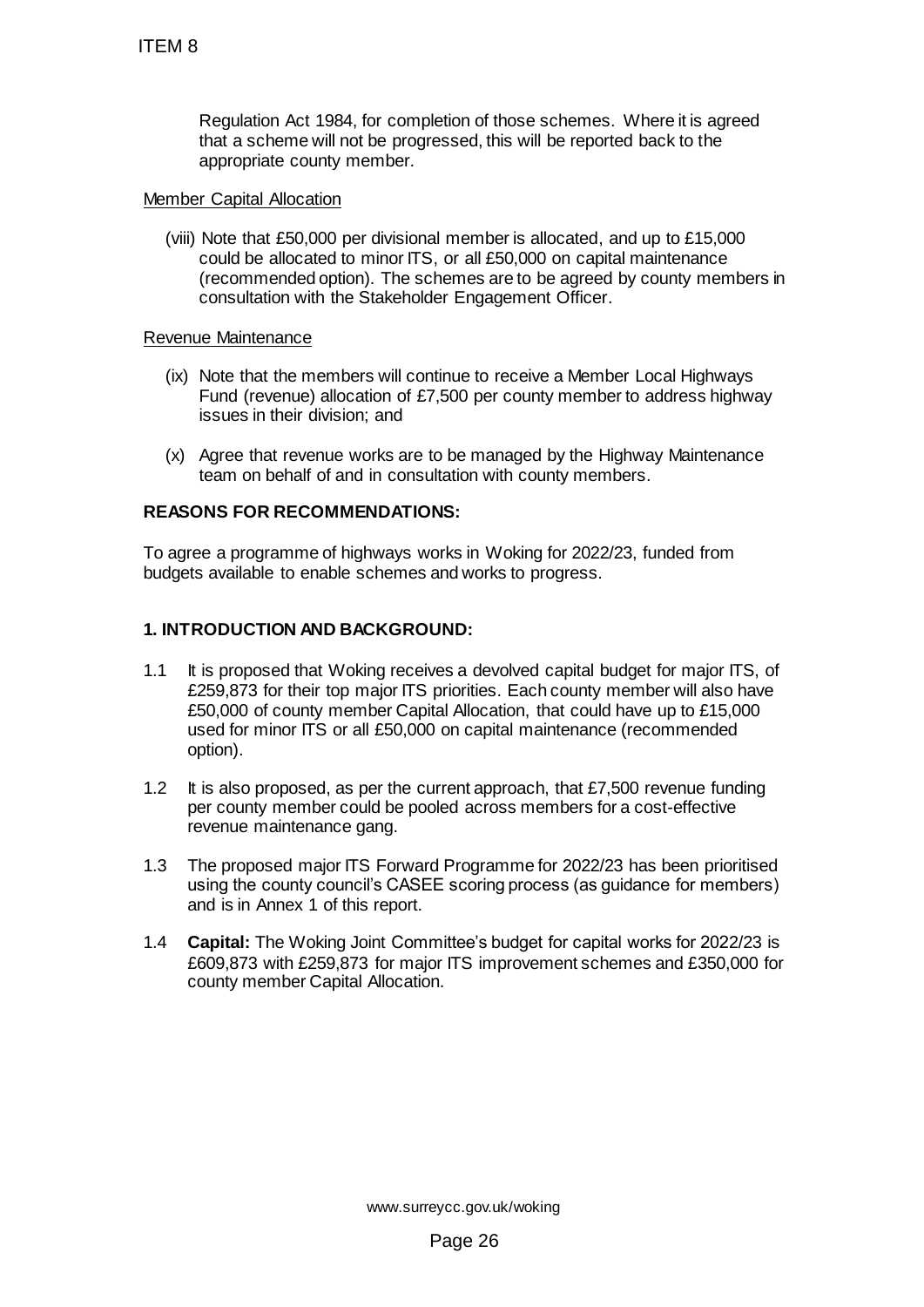- 1.5 The Stakeholder Engagement Officer will assist county members to ensure the best use of the county member Capital Allocation and enable commissioning to the Highway Maintenance team.
- 1.6 **Revenue:** County members will continue to receive an allocation of £7,500 per county member to address maintenance issues in their division.
- 1.7 Table 1 summarises the various funding streams together with the budgets, subject to approval by cabinet, for 2022/23. It also refers to the relevant parts of the report which set out how it is proposed to allocate this funding and the recommendations relating to each funding stream.

|                                                                                                                                                                                                                                                                                                                                                            |                                    |                                       | <b>ITEM 8</b>                                     |  |  |
|------------------------------------------------------------------------------------------------------------------------------------------------------------------------------------------------------------------------------------------------------------------------------------------------------------------------------------------------------------|------------------------------------|---------------------------------------|---------------------------------------------------|--|--|
| The Stakeholder Engagement Officer will assist county members to ensure the<br>best use of the county member Capital Allocation and enable commissioning to<br>the Highway Maintenance team.                                                                                                                                                               |                                    |                                       |                                                   |  |  |
| <b>Revenue:</b> County members will continue to receive an allocation of £7,500<br>per county member to address maintenance issues in their division.                                                                                                                                                                                                      |                                    |                                       |                                                   |  |  |
| Table 1 summarises the various funding streams together with the budgets,<br>subject to approval by cabinet, for 2022/23. It also refers to the relevant parts<br>of the report which set out how it is proposed to allocate this funding and the<br>recommendations relating to each funding stream.                                                      |                                    |                                       |                                                   |  |  |
| <b>Funding Stream</b>                                                                                                                                                                                                                                                                                                                                      | Level of<br><b>Funding 2022/23</b> | <b>Relevant sections</b><br>of report | <b>Relevant</b><br>recommendations                |  |  |
| Major Integrated<br><b>Transport Schemes</b><br>$(ITS)$ – Annex 1.                                                                                                                                                                                                                                                                                         | £259,873                           | Paras. $2.1 - 2.5$<br>Annex 1         | (i), (ii), (iii), (iv), $(v)$ ,<br>(vi) and (vii) |  |  |
| <b>County Member Capital</b><br><b>Allocation</b>                                                                                                                                                                                                                                                                                                          | £350,000                           | Paras, 2.6-2.7                        | $(i)$ , $(ii)$ and $(viii)$                       |  |  |
| Revenue Member Local<br>Highways Fund                                                                                                                                                                                                                                                                                                                      | £52,500                            | Para, 2.8                             | (ix), (x)                                         |  |  |
| <b>Total</b>                                                                                                                                                                                                                                                                                                                                               | £662,373                           |                                       |                                                   |  |  |
| Table 1 - Summary of Woking Funding Levels 2022/23                                                                                                                                                                                                                                                                                                         |                                    |                                       |                                                   |  |  |
| It is proposed that delegated authority be given to the Highway Engagement &<br>Commissioning Manager to enable the highways programme to be delivered in<br>a flexible and timely manner.                                                                                                                                                                 |                                    |                                       |                                                   |  |  |
| In addition to the Joint Committee's devolved budget, there are Countywide<br>capital budgets which are used to fund major maintenance (Operation<br>Horizon), surface treatment schemes, footway schemes, drainage works and<br>safety barrier schemes.                                                                                                   |                                    |                                       |                                                   |  |  |
| Countywide revenue budgets are used to carry out both reactive and routine<br>O.<br>maintenance works. The maintenance team manages a centrally funded<br>revenue budget to carry out drainage investigation and small repairs locally.                                                                                                                    |                                    |                                       |                                                   |  |  |
| The Road Safety Team manages a small Countywide budget to implement<br>1.<br>small safety schemes which are prioritised by the collision savings they<br>provide. They also hold a small budget for the maintenance of Vehicle<br>Activated Signs and Wig Wag signs at school crossing patrol sites.                                                       |                                    |                                       |                                                   |  |  |
| It is proposed that the Road Safety Team have two additional countywide<br>2.<br>budgets to address the highest priority backlog of Road Safety Outside<br>Schools and Road Safety schemes. Suitable schemes from the current ITS list<br>will be put forward for consideration for this central funding. If a scheme on the<br>www.surreycc.gov.uk/woking |                                    |                                       |                                                   |  |  |
| Page 27                                                                                                                                                                                                                                                                                                                                                    |                                    |                                       |                                                   |  |  |

| Table 1 - Summary of Woking Funding Levels 2022/23 |  |  |  |
|----------------------------------------------------|--|--|--|
|----------------------------------------------------|--|--|--|

- 1.8 It is proposed that delegated authority be given to the Highway Engagement & Commissioning Manager to enable the highways programme to be delivered in a flexible and timely manner.
- 1.9 In addition to the Joint Committee's devolved budget, there are Countywide capital budgets which are used to fund major maintenance (Operation Horizon), surface treatment schemes, footway schemes, drainage works and safety barrier schemes.
- 1.10 Countywide revenue budgets are used to carry out both reactive and routine maintenance works. The maintenance team manages a centrally funded revenue budget to carry out drainage investigation and small repairs locally.
- 1.11 The Road Safety Team manages a small Countywide budget to implement small safety schemes which are prioritised by the collision savings they provide. They also hold a small budget for the maintenance of Vehicle Activated Signs and Wig Wag signs at school crossing patrol sites.
- 1.12 It is proposed that the Road Safety Team have two additional countywide budgets to address the highest priority backlog of Road Safety Outside Schools and Road Safety schemes. Suitable schemes from the current ITS list will be put forward for consideration for this central funding. If a scheme on the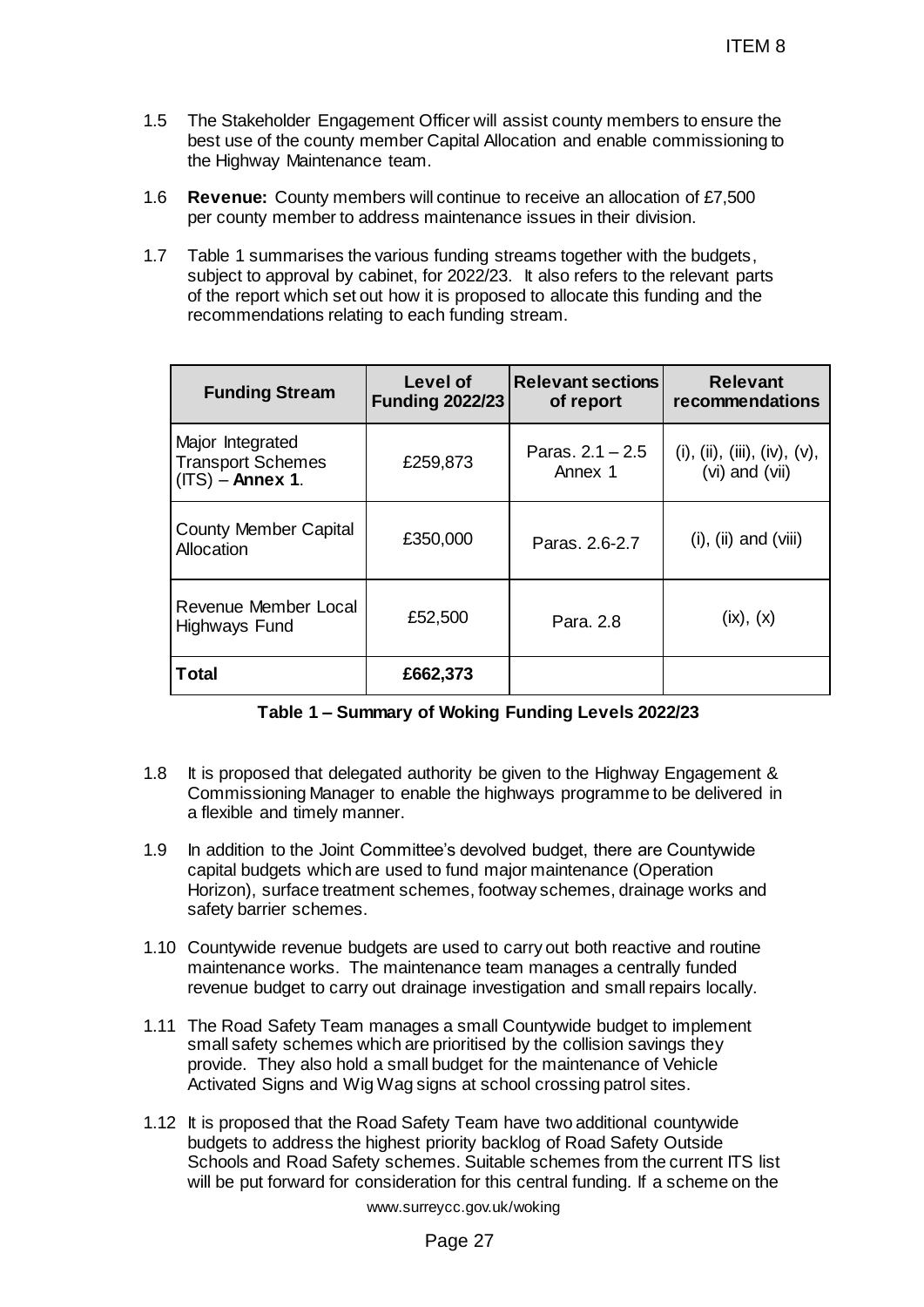Major ITS Forward Programme is prioritised for this Road Safety funding, then it is proposed to progress schemes on the reserve Major ITS list shown in Annex 1.

- 1.13 Contributions collected from developers through S106 agreements or Community Infrastructure Contributions (CIL) can be used to fund, either wholly or in part, highway improvement schemes which mitigate the impact of developments on the highway network.
- 1.14 This report sets out the proposed programme of highway works for Woking.

## **2. ANALYSIS:**

## **Major Integrated Transport Schemes (ITS)**

- 2.1 The Major Integrated Transport Schemes (ITS) budget aims to improve the highway network for all users, in line with the objectives set out in the Local Transport Plan.
- 2.2 The Major Integrated Transport Schemes (ITS) budget is £259,873 and is to be used to progress capital improvement schemes. The proposed Major ITS Forward Programme for 2022/23 to be delivered from this budget is shown in Annex 1.
- 2.3 It is proposed that the Highways Engagement and Commissioning Manager be able to vire money between the schemes agreed in Annex 1.
- 2.4 It is proposed that the Highways Engagement and Commissioning Manager, in line with the Scheme of Delegation, is able to progress any scheme from the Integrated Transport Schemes programme, including consultation and statutory advertisement that may be required under the Road Traffic Regulation Act 1984, for completion of those schemes. Where it is agreed that a scheme will not be progressed, this will be reported back to the appropriate county member.

## **County Member Capital Allocation**

- 2.5 The capital maintenance budget is used to carry out capital maintenance works that would not prioritise highly under the Countywide prioritisation process for capital maintenance, but the condition of which are of local concern.
- 2.6 It is proposed that each county member be allocated £50,000 to spend in their divisions, which should be sufficient to progress either one larger or two small capital maintenance schemes. However, up to £15,000 of the £50,000 available to each divisional member could also be used to fund a minor ITS scheme such as the installation of dropped kerbs. It is proposed that the schemes to be progressed will be identified by the county members in consultation with the Stakeholder Engagement Officer and commissioned to the appropriate team. ITEM 8<br>
Major ITS Forward Programme is prioritis<br>
it is proposed to progress schemes on the<br>
Annex 1.<br>
1.13 Contributions collected from developers till<br>
Community Infrastructure Contributions (the welfolm of the welfolm<br>

# **Members Local Highway Fund (Revenue)**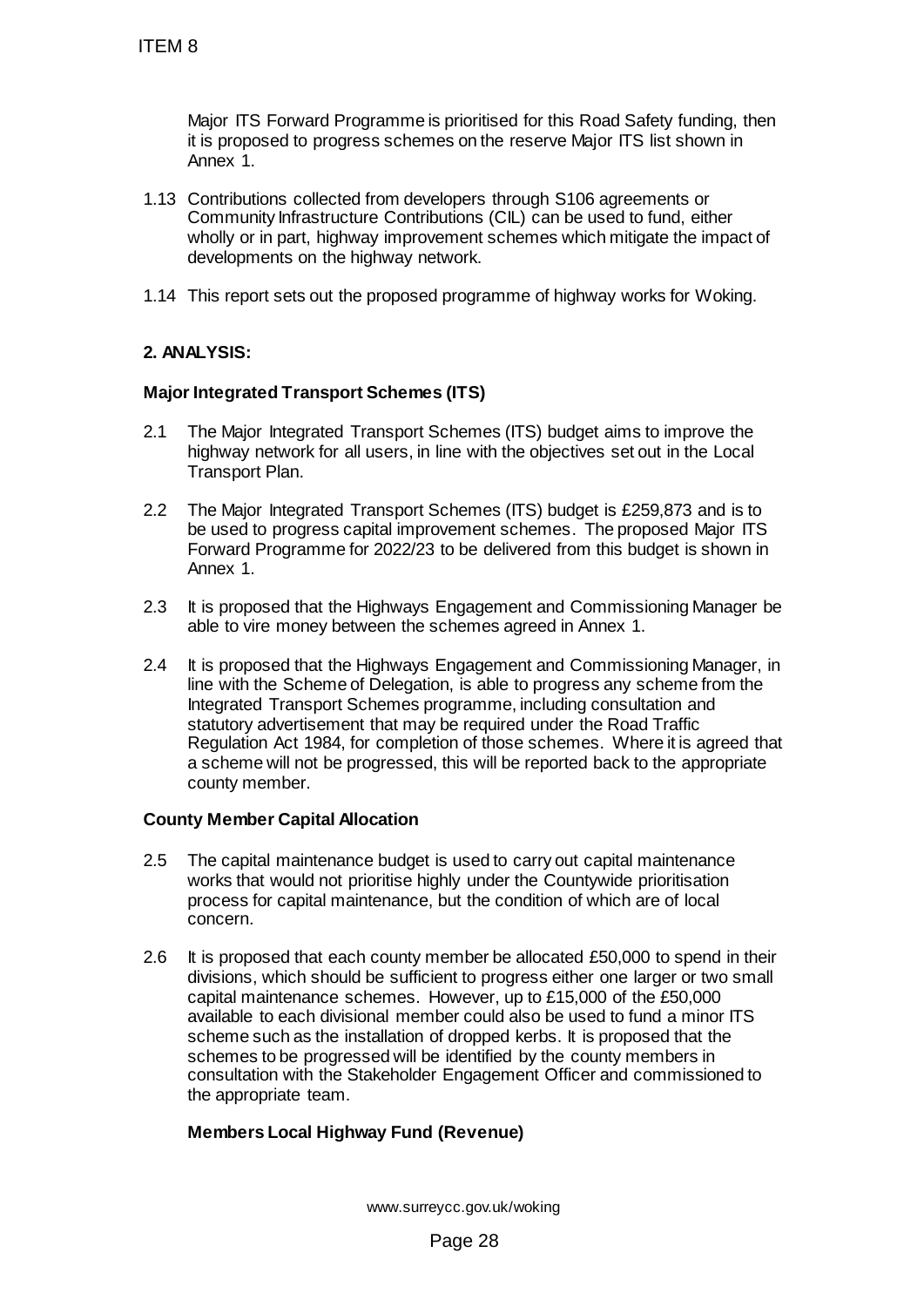2.7 Members will continue to receive an allocation of £7,500 per county member to address highway issues in their divisions, subject to budget confirmation. It is proposed that the Member Local Highways Fund be managed by the Highway Maintenance team on county members' behalf.

# **3. OPTIONS:**

3.1 The Joint Committee is being asked to approve a forward programme of highway works for Woking as set out in this report.

# **4. CONSULTATIONS:**

4.1 Appropriate consultation will be carried out as part of the delivery of the works programme.

# **5. FINANCIAL AND VALUE FOR MONEY IMPLICATIONS:**

- 5.1 The highways budget for Woking for capital works in 2022/23 is £609,873.
- 5.2 The highways budget for Woking is used to fund works which are a priority to the local community. A number of virements are in place or suggested to enable the budget to be managed, so as to enable the programme to be delivered in a flexible and timely manner.

# **6. EQUALITIES AND DIVERSITY IMPLICATIONS:**

6.1 It is an objective of Surrey Highways to treat all users of the public highway equally and with understanding.

# **7. LOCALISM:**

7.1 The Highways Service is mindful of the localism agenda and engages with the local community as appropriate before proceeding with the construction of any highway scheme.

# **8. OTHER IMPLICATIONS:**

|                                                                                                                                                                                                                                                                                       | <b>ITEM8</b>                                            |  |  |  |
|---------------------------------------------------------------------------------------------------------------------------------------------------------------------------------------------------------------------------------------------------------------------------------------|---------------------------------------------------------|--|--|--|
| embers will continue to receive an allocation of £7,500 per county member to<br>ldress highway issues in their divisions, subject to budget confirmation. It is<br>oposed that the Member Local Highways Fund be managed by the Highway<br>aintenance team on county members' behalf. |                                                         |  |  |  |
| ONS:                                                                                                                                                                                                                                                                                  |                                                         |  |  |  |
| e Joint Committee is being asked to approve a forward programme of<br>ghway works for Woking as set out in this report.                                                                                                                                                               |                                                         |  |  |  |
| <b>SULTATIONS:</b>                                                                                                                                                                                                                                                                    |                                                         |  |  |  |
| Appropriate consultation will be carried out as part of the delivery of the<br>vorks programme.                                                                                                                                                                                       |                                                         |  |  |  |
| NCIAL AND VALUE FOR MONEY IMPLICATIONS:                                                                                                                                                                                                                                               |                                                         |  |  |  |
| e highways budget for Woking for capital works in 2022/23 is £609,873.                                                                                                                                                                                                                |                                                         |  |  |  |
| e highways budget for Woking is used to fund works which are a priority to<br>e local community. A number of virements are in place or suggested to<br>able the budget to be managed, so as to enable the programme to be<br>livered in a flexible and timely manner.                 |                                                         |  |  |  |
| <b>ALITIES AND DIVERSITY IMPLICATIONS:</b>                                                                                                                                                                                                                                            |                                                         |  |  |  |
| is an objective of Surrey Highways to treat all users of the public highway<br>jually and with understanding.                                                                                                                                                                         |                                                         |  |  |  |
| <b>ALISM:</b>                                                                                                                                                                                                                                                                         |                                                         |  |  |  |
| e Highways Service is mindful of the localism agenda and engages with the<br>cal community as appropriate before proceeding with the construction of any<br>ghway scheme.                                                                                                             |                                                         |  |  |  |
| <b>ER IMPLICATIONS:</b>                                                                                                                                                                                                                                                               |                                                         |  |  |  |
| Area assessed:                                                                                                                                                                                                                                                                        | Direct Implications:                                    |  |  |  |
| <b>Crime and Disorder</b>                                                                                                                                                                                                                                                             | Set out below.                                          |  |  |  |
| <b>Sustainability (including Climate</b><br>Change and Carbon Emissions)                                                                                                                                                                                                              | Set out below.                                          |  |  |  |
| <b>Corporate Parenting/Looked After</b>                                                                                                                                                                                                                                               | No significant implications arising                     |  |  |  |
| Children                                                                                                                                                                                                                                                                              | from this report                                        |  |  |  |
| Safeguarding responsibilities for                                                                                                                                                                                                                                                     | No significant implications arising                     |  |  |  |
| vulnerable children and adults                                                                                                                                                                                                                                                        | from this report                                        |  |  |  |
| <b>Public Health</b>                                                                                                                                                                                                                                                                  | No significant implications arising<br>from this report |  |  |  |
|                                                                                                                                                                                                                                                                                       |                                                         |  |  |  |
|                                                                                                                                                                                                                                                                                       |                                                         |  |  |  |
| ime and Disorder implications                                                                                                                                                                                                                                                         |                                                         |  |  |  |
| well-managed highway network can contribute to a reduction in crime and<br>disorder.                                                                                                                                                                                                  |                                                         |  |  |  |
|                                                                                                                                                                                                                                                                                       |                                                         |  |  |  |
|                                                                                                                                                                                                                                                                                       |                                                         |  |  |  |
|                                                                                                                                                                                                                                                                                       |                                                         |  |  |  |
| www.surreycc.gov.uk/woking                                                                                                                                                                                                                                                            |                                                         |  |  |  |
| Page 29                                                                                                                                                                                                                                                                               |                                                         |  |  |  |

# 8.1 Crime and Disorder implications